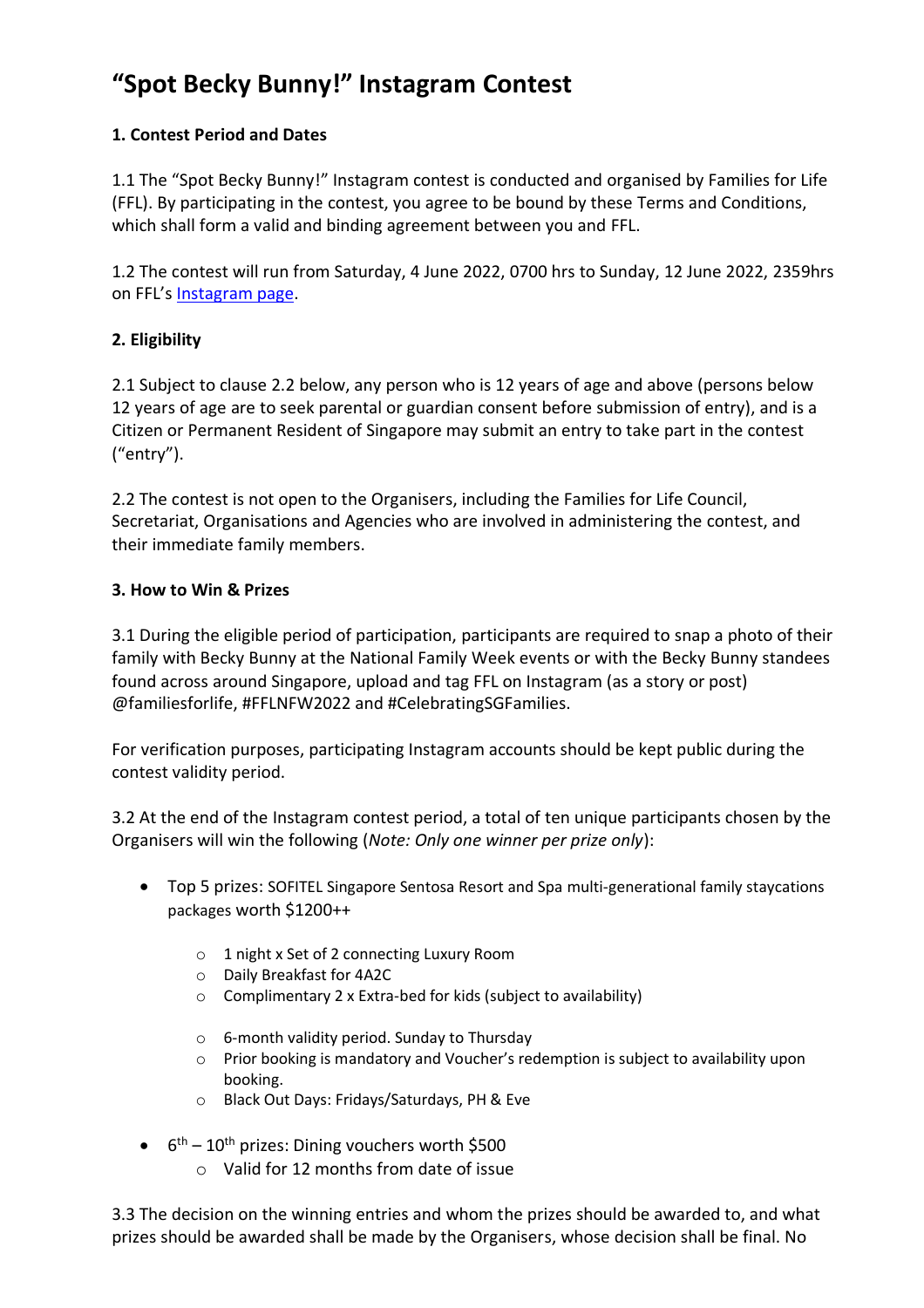entrant will have the right to challenge the Organisers' decision. The Organisers are not obliged to give any reasons for its decision and will not engage in any conversation or correspondence with any person regarding its decision.

3.4 The Organisers reserves the right to substitute any prize with one of a similar value. Prizes may not be exchanged with the Organisers for cash.

3.5 By participating in the contest, it shall be assumed that the participants have given their consent to share their submitted entries to the "Spot Becky Bunny!" Instagram Contest, and the Organisers may use the contest entries for any other publicity purposes for FFL's future campaigns and marketing use.

3.6 If for any reason this contest is not capable of running as planned, whether caused by infection by computer virus, mobile phone failure, line drop out, bugs, tampering, unauthorised intervention, fraud, technical failures or any other cause beyond the control of the Organisers which corrupt or affect the administration, security, fairness or integrity of the Competition, the Organisers reserves the right in its sole discretion, (subject to any written direction given by a relevant Regulatory Authority), to cancel, terminate, modify or suspend the contest. The Organisers may in its sole discretion disqualify any individual who tampers with the entry process.

## **4. Conditions for a Valid Entry and Rejection of Invalid Entries**

4.1 To be valid, the entry submitted must comply with the following requirements:

4.1.1 Meet the eligibility requirements set out in paragraph 2 above and the conditions of entry set out in paragraph 3 above;

4.1.2 The entries must not contain any language which is pornographic, obscene, sexually suggestive, racist, in some manner offensive to a particular group or individual, or otherwise deemed inappropriate by the Organisers.

4.2 The Organisers reserves the right to reject (and if necessary, remove) any entry it deems to be in violation of clause 5.1 above at any point during the contest period. Its decision is final. No entrant will have the right to challenge the Organisers; decision. The Organisers are not obliged to inform the entrant of its decision, to give any reasons for its decision, and will not engage in any conversation or correspondence with any person regarding its decision.

#### **5. Contest Administration**

5.1 Winners will be contacted via FFL's Instagram account within five (5) working days after the contest ends.

5.2 The selected entries are required to submit their valid details. These details will be used for the sole purpose of validating, verifying and to contact the participants wherever required.

5.3 The Organisers reserves the right to change any of these Terms and Conditions in any manner it sees fit, without prior notice. The Organisers may also terminate the contest, scale it down or otherwise modify it as it sees fit, if it sees the need to do so.

5.4 Administrative queries may be sent to [ask-familiesforlife@msf.gov.sg.](mailto:ask-familiesforlife@msf.gov.sg)